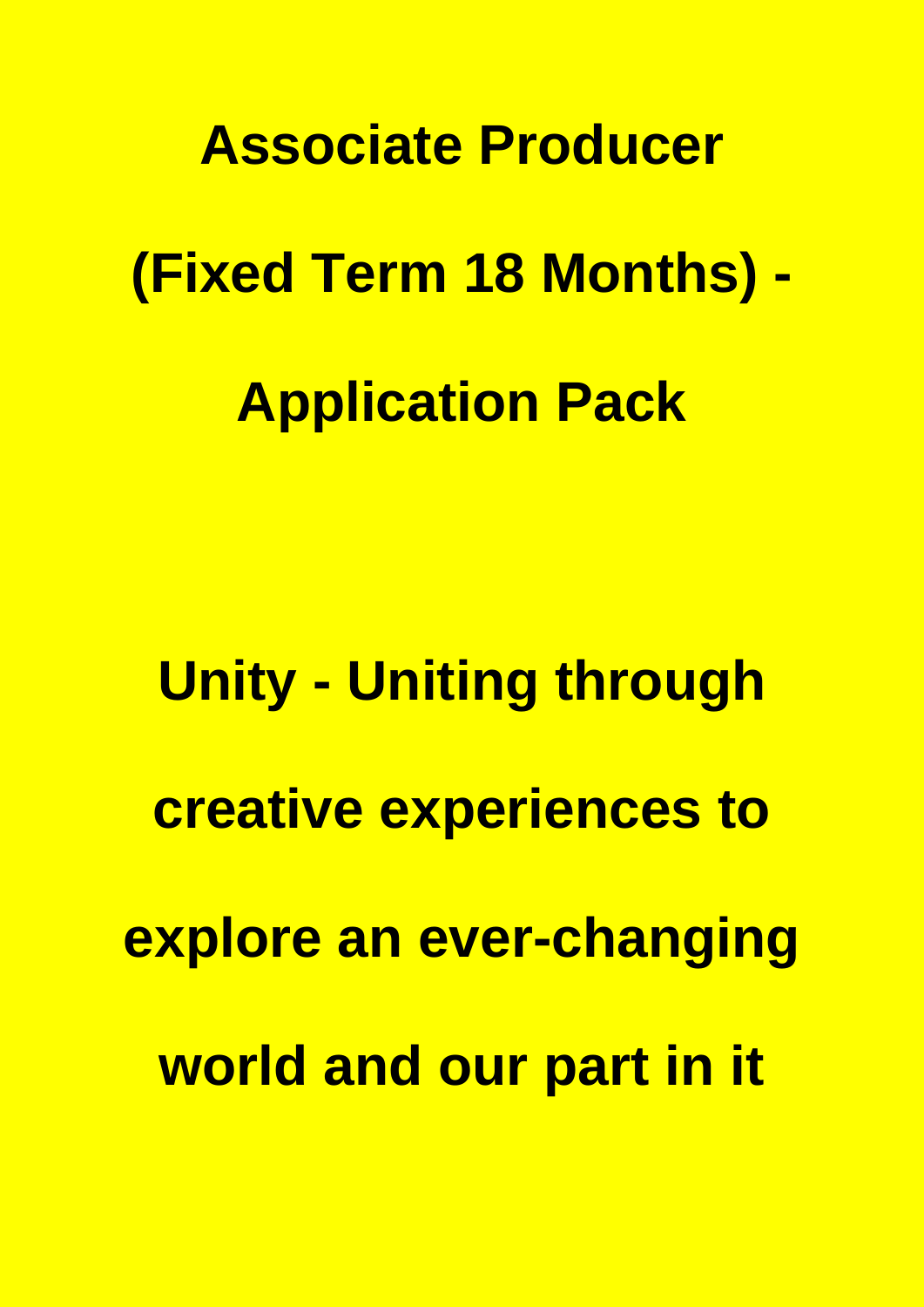## **Role Details**

Role: Associate Producer (Fixed Term) Contract: Fixed Term 18 months July 2022 – January 2024 Location: Liverpool (Flexible Working) Application Deadline: Wednesday 15th June, 10am Interviews: Interviews will take place at Unity on

Monday 20th June. You will be reimbursed for any travel expenses.

Salary: £21,260 (£26,575 pro rata)

Hours: 30 hours per week. The post holder will be required to work occasional evenings and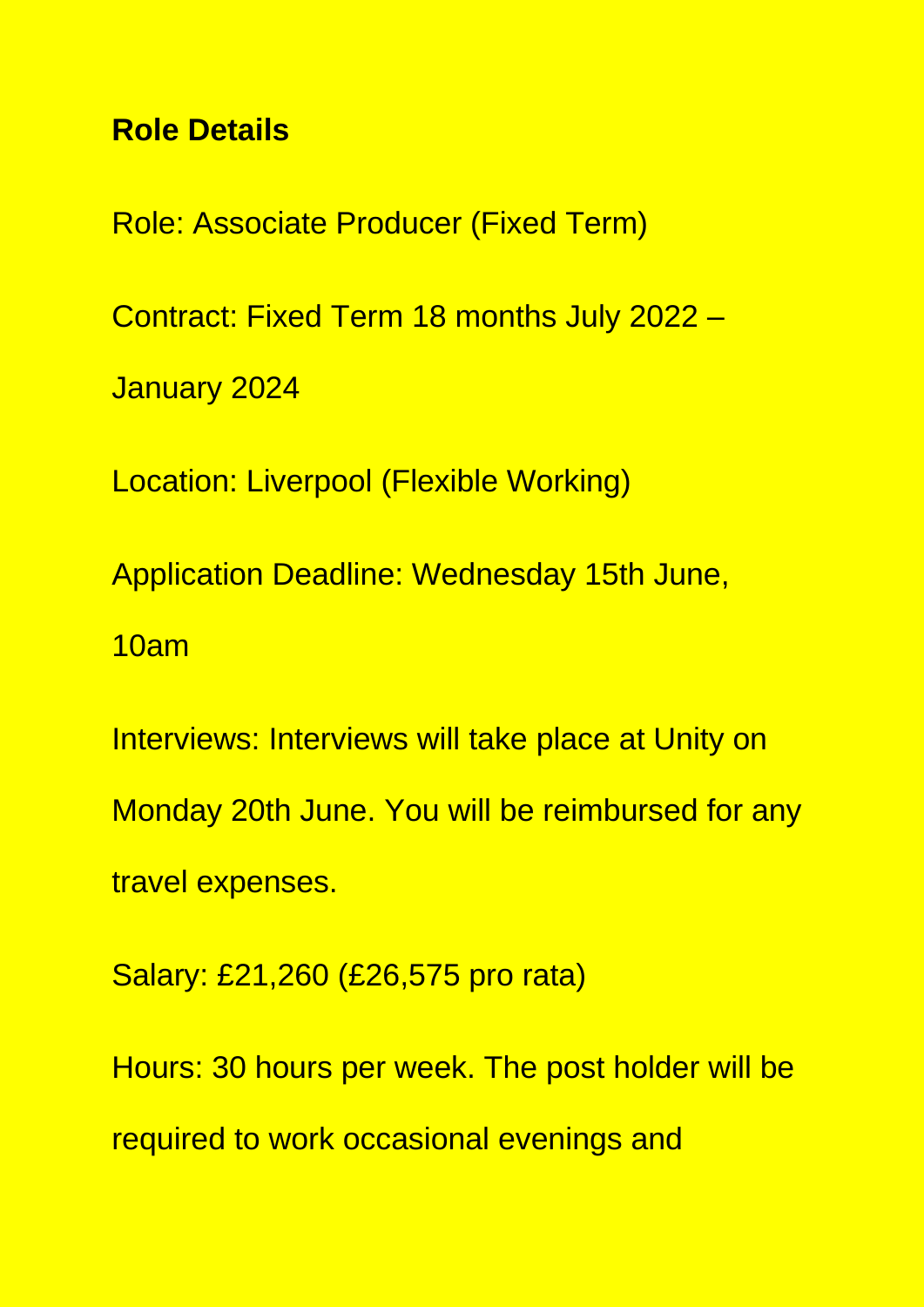weekends. Unity are flexible in how the postholder distributes their hours across a month. Pension: company pension scheme available Annual Leave: 20 days per holiday year (1st April – 31st March) plus statutory English bank holidays Notice Period: one week during probation, one month thereafter

Coach: CEO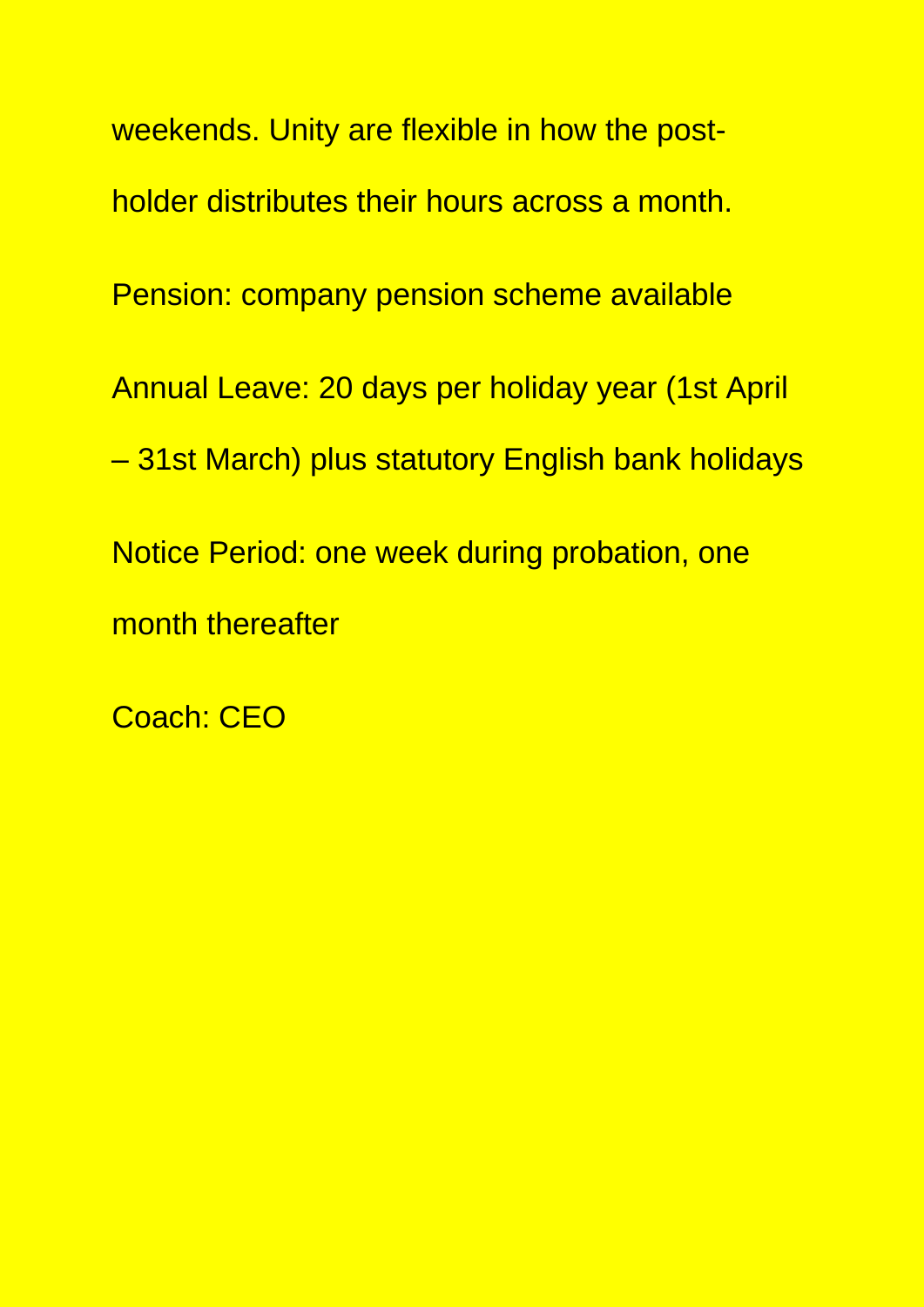## **Purpose of Role**

This is an opportunity to hone your producing skills whilst making a significant difference to the ambitions of touring companies and artists in Liverpool.

Unity's Associate Producer will instil an exceptional producing practice amongst Liverpool's creatives.

You will deliver an exceptional artists development programme that reflects the ethos of inclusivity that runs through Unity's practice.

There will be opportunities to support the producing of Liverpool companies in order to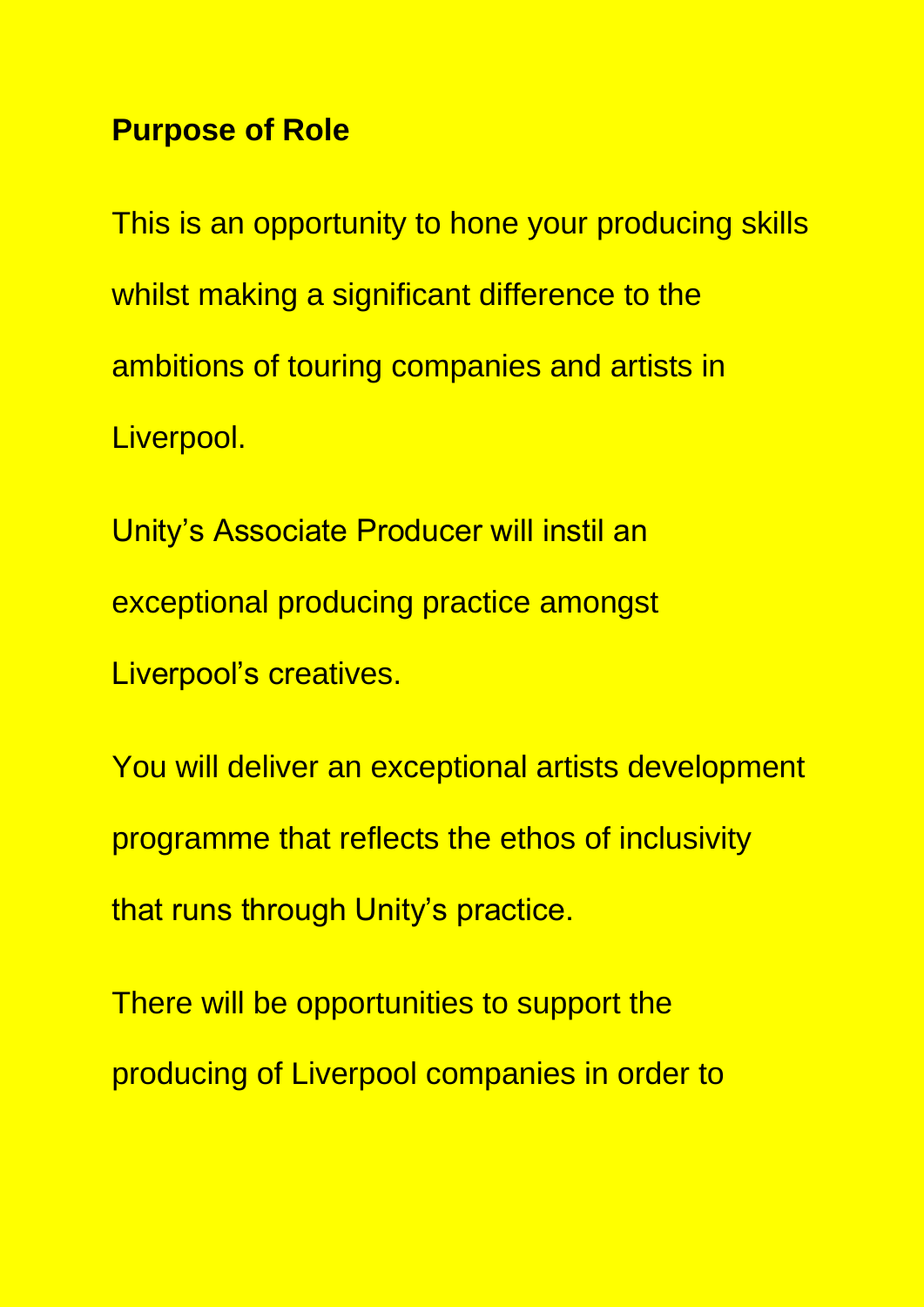ensure that their productions are sustainably produced and tour beyond Liverpool.

As well as joining us at Unity, you'll have a 2month producing placement with Everyman and Playhouse and a chance to work alongside a grassroots creative organisation.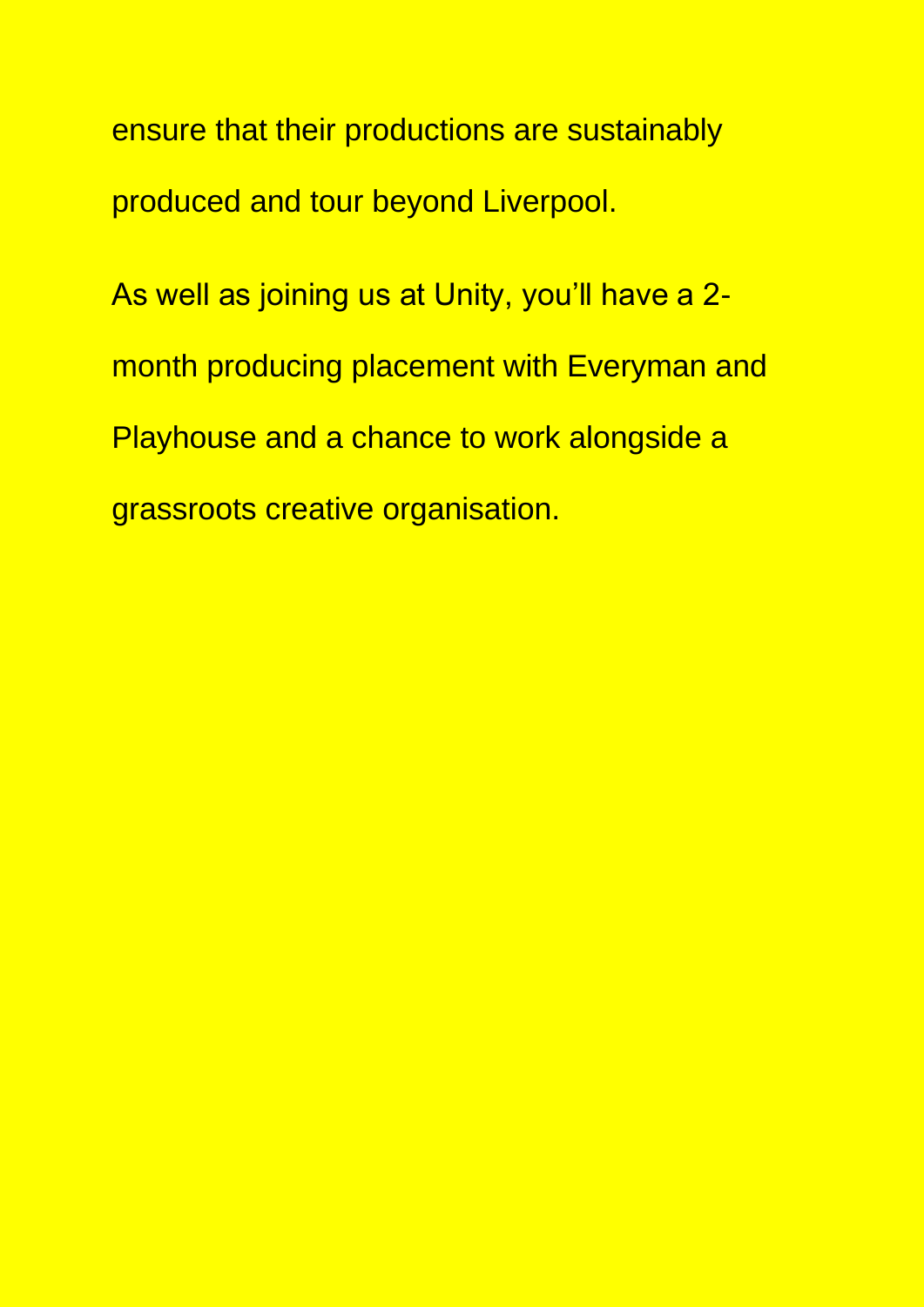### **Unity's Mission**

Unity has, for over 40 years, been the home of innovate performance, emerging talent and artists with a strong social identity in Liverpool.

Unity is an arts organisation that provides space and opportunity for people to be creative, enjoy high-quality entertainment, and celebrate the communities of Liverpool. We work together to inspire creative risk and achieve a fairer and more accessible world. Unity can be experienced in our iconic building, out in the city and online for as many people as possible to enjoy.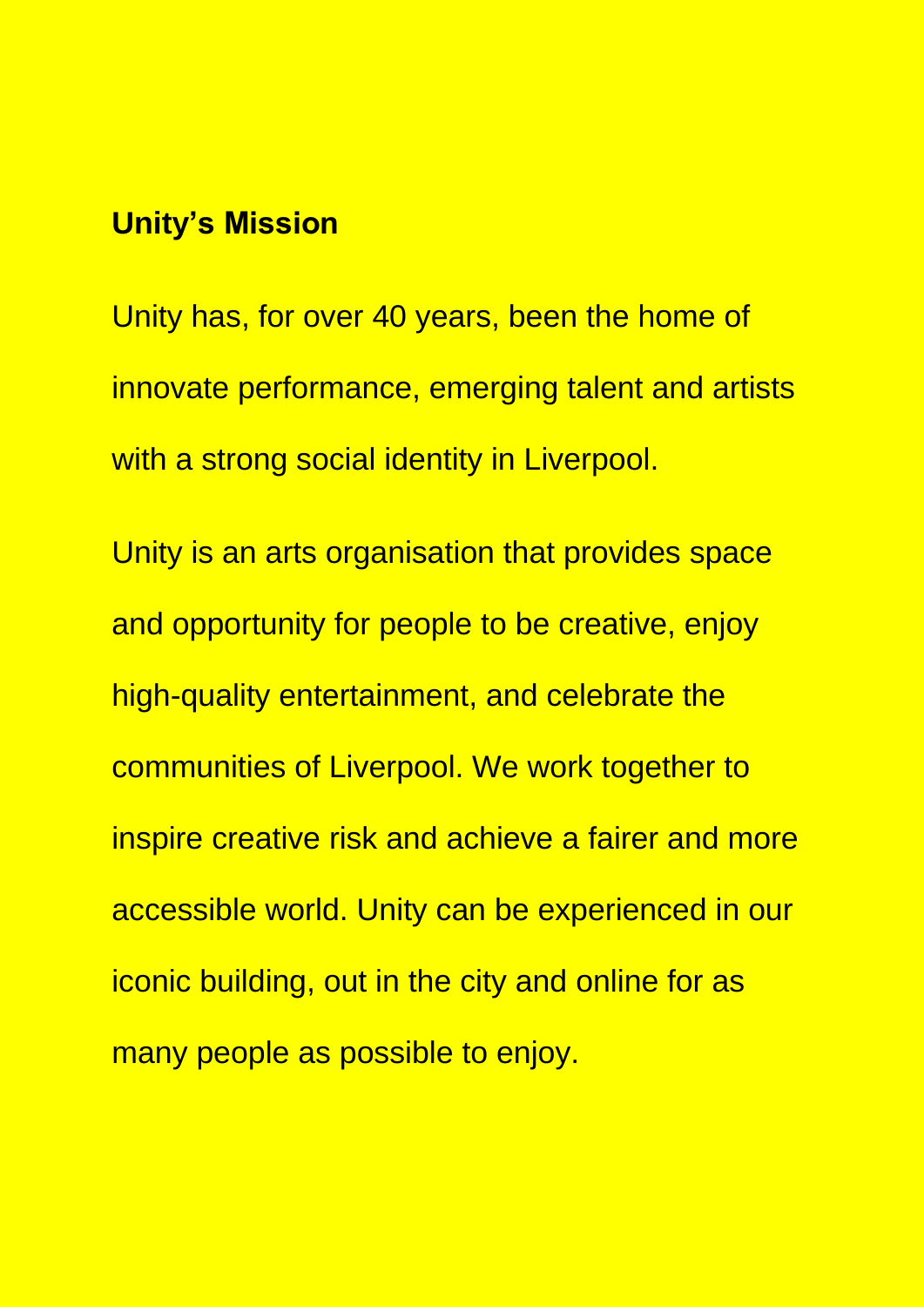"I've never felt intimated. I've never felt like I didn't belong. I think Unity really understand that without artists, it's just a building." - Grace Gallagher – Ugly Bucket Theatre (pictured)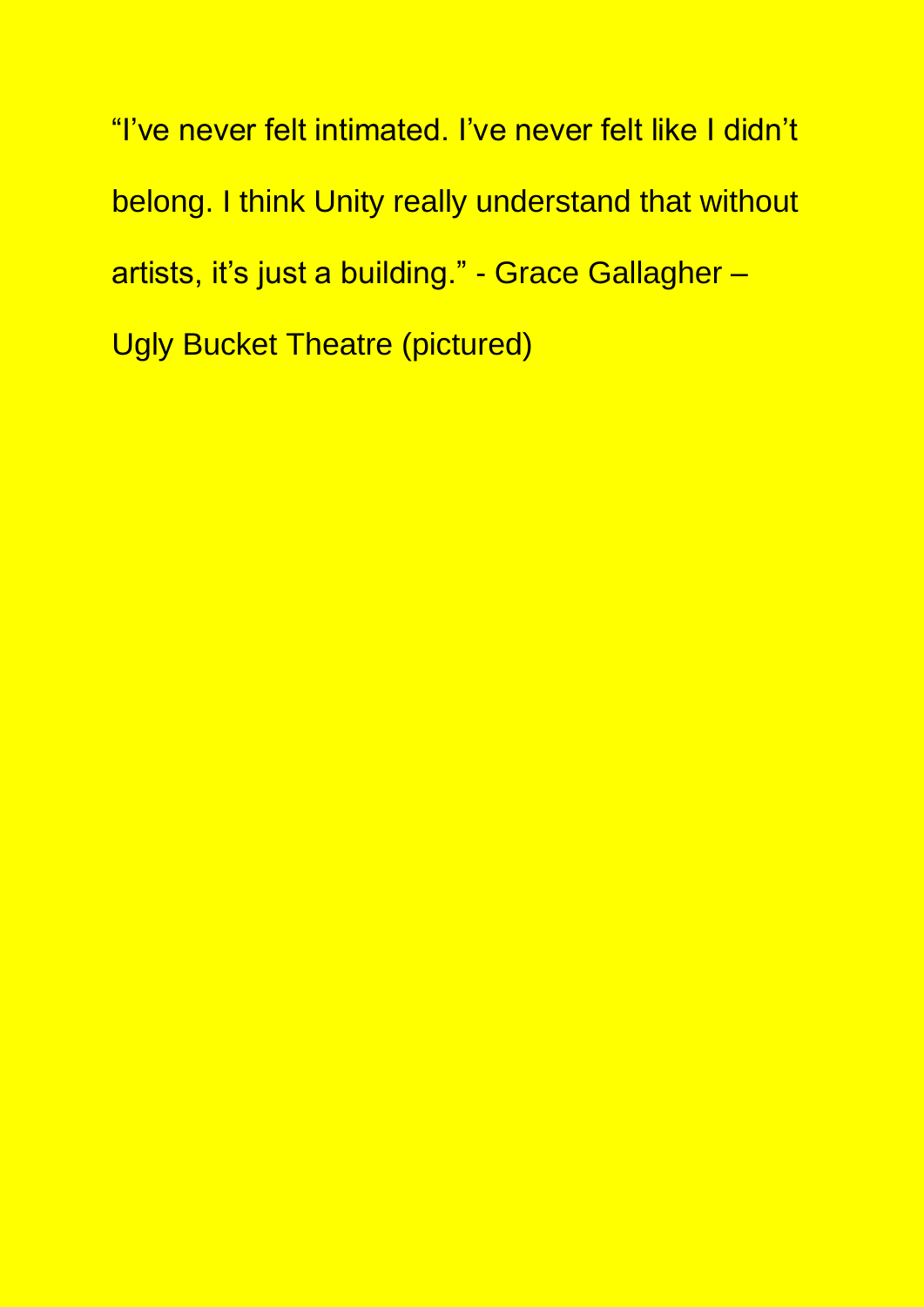# **Main Responsibilities**

- Lead on the day-to-day management of Unity's artist development programme, Creative 'Pool
- Be Unity's first point of contact for our Creative'pool Members, helping them apply to courses and access our facilities
- Set up and attend workshops, R&Ds, readthroughs, rehearsals and performances where appropriate
- Provide necessary producing for Unitysupported artists or companies to ensure that work generated in Liverpool tours nationally, outside of the Northwest.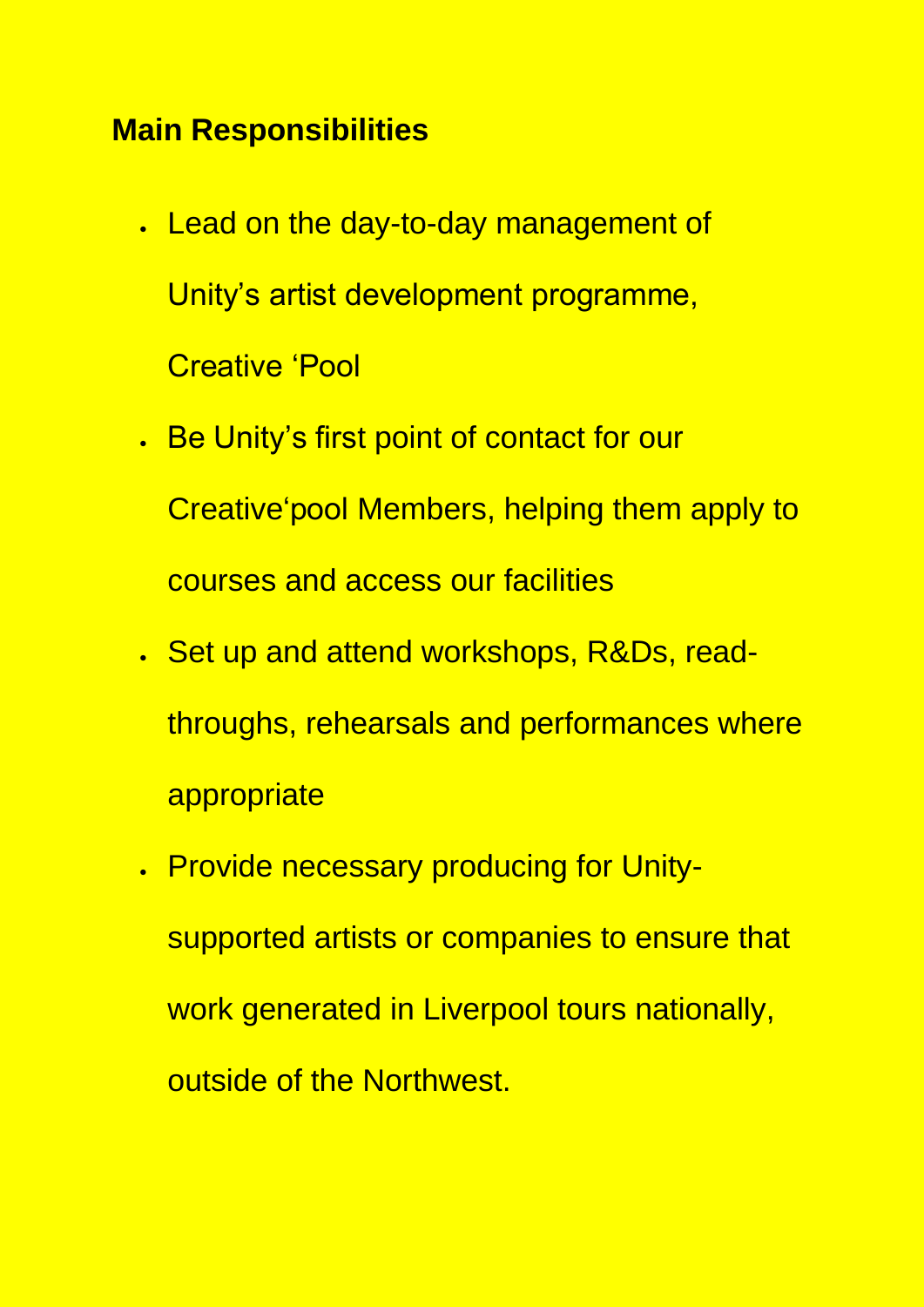- Support the CEO/AD to seek out and manage relationships with visiting companies, including convening and attending meetings, negotiating contracts and other programming tasks where necessary
- With the CEO, secure production funding and find other sources such as sponsorship and inkind resources
- Monitor budgets throughout project timescales, through to budget settlements, updating CEO and partners regularly
- Work alongside the wider team to continue to embed artistic and community engagement activity around visiting productions across all elements of our programme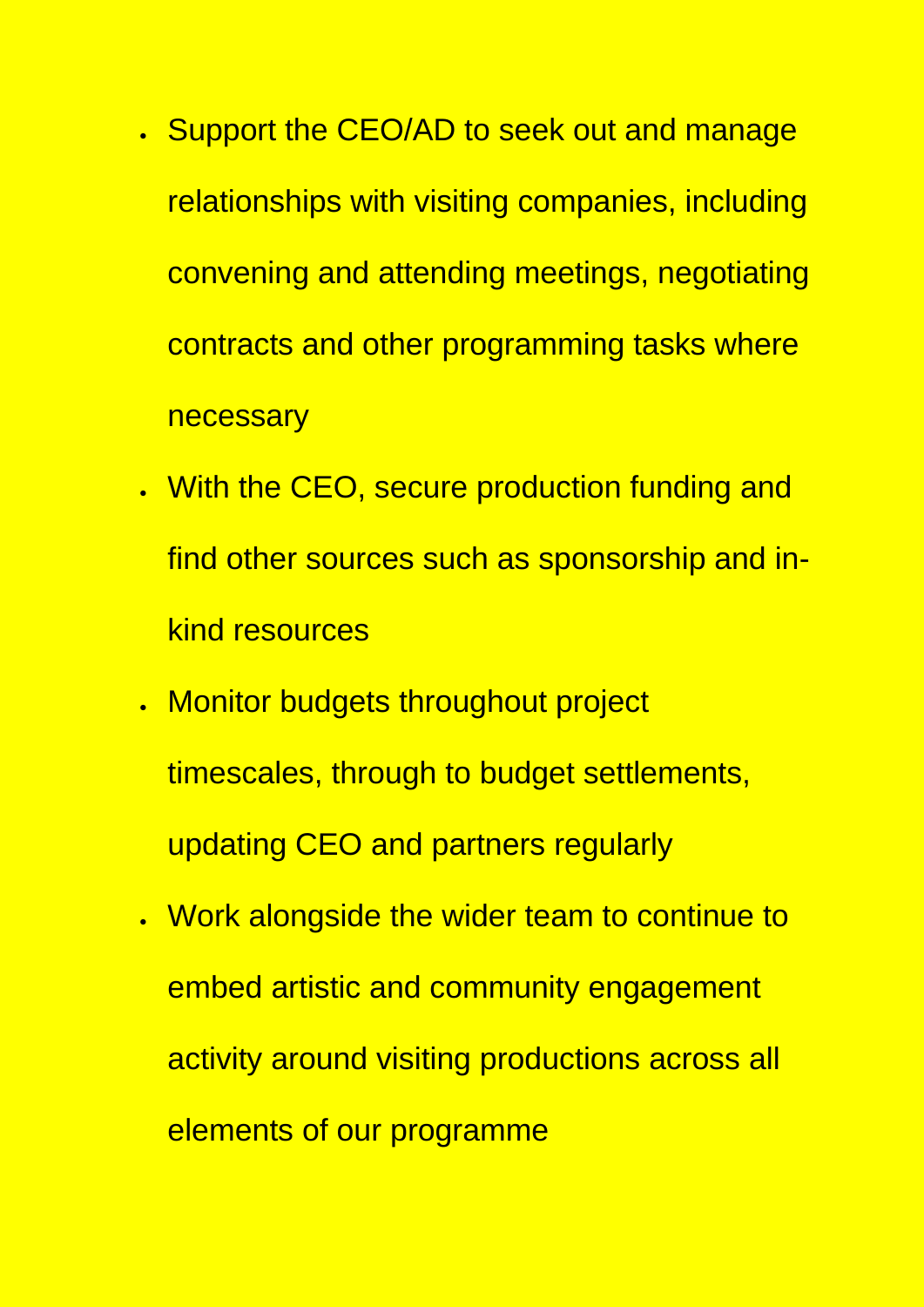- Actively acquire users for Unity's ProPortal, and facilitate their journey with ProPortal where necessary
- With the Executive Director, ensure projects are documented, monitored and evaluated
- Represent Unity, attending industry events and seeing productions
- To undertake any other duties appropriate to this role as required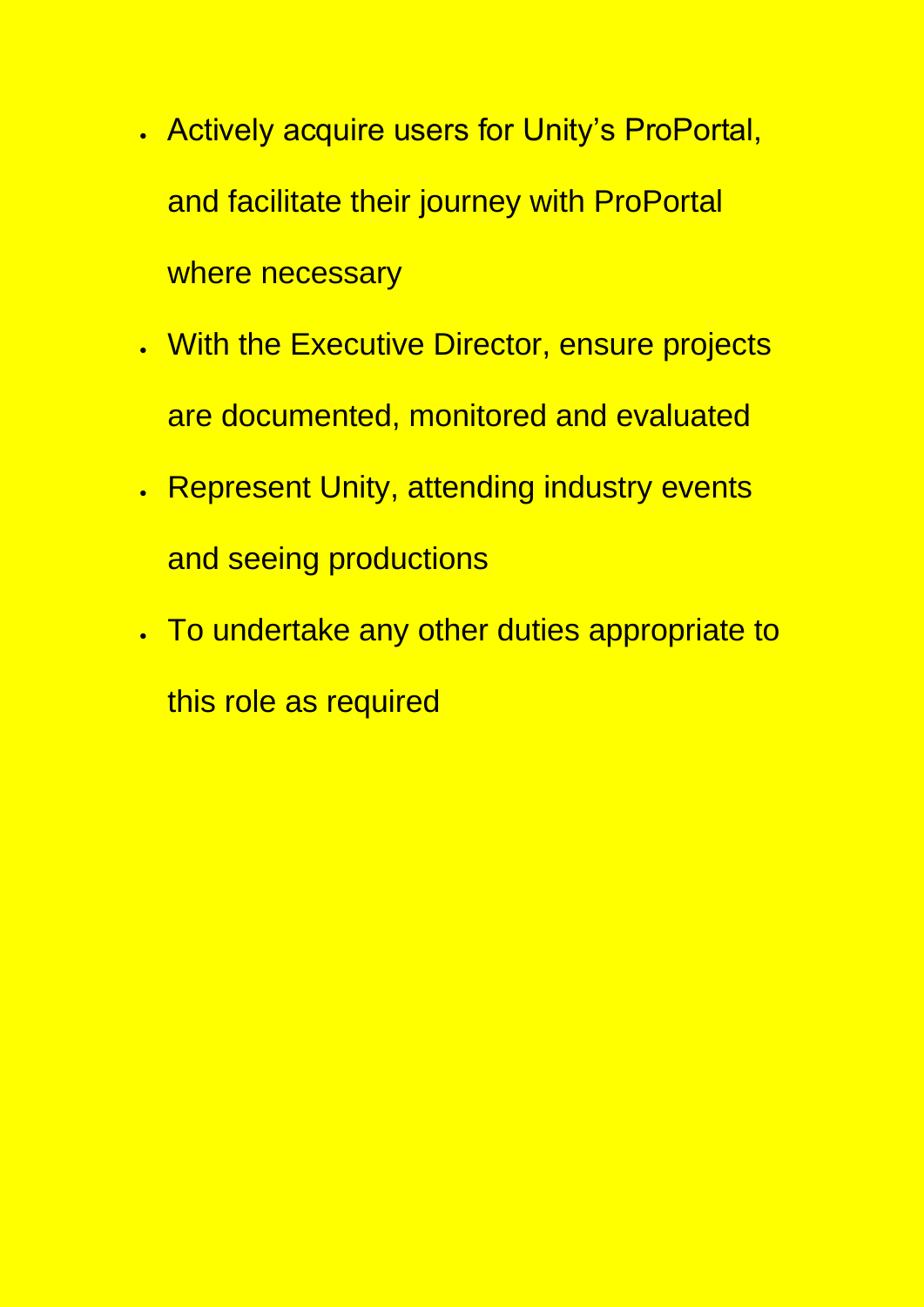#### **Projects**

We encourage team members to challenge perceptions of their role in project work. Unity team members work towards both core and agile responsibilities.

Core responsibilities are your fundamental tasks; generally, those which are needed to run Unity on a routine basis or require specific expertise. At times you may be required to deputise for others and core tasks will alter over time as business demand changes.

Your agile responsibilities will emerge and evolve based on your interests, potential, talents and the needs of the organisation. These centre around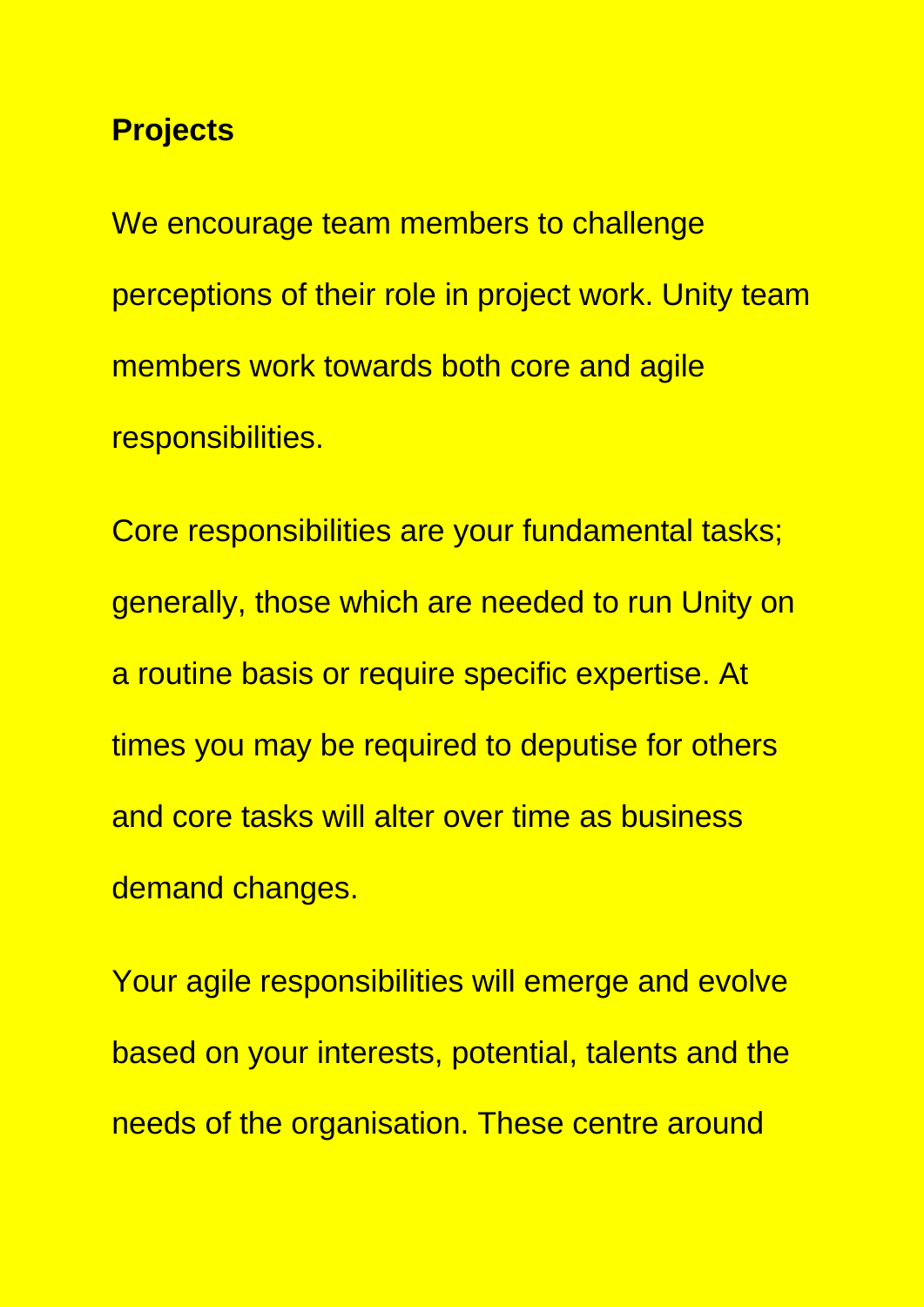project work. Each project requires you and colleagues to form agile teams responsible for the delivery of that project. You are encouraged to try new skills to develop yourself and Unity.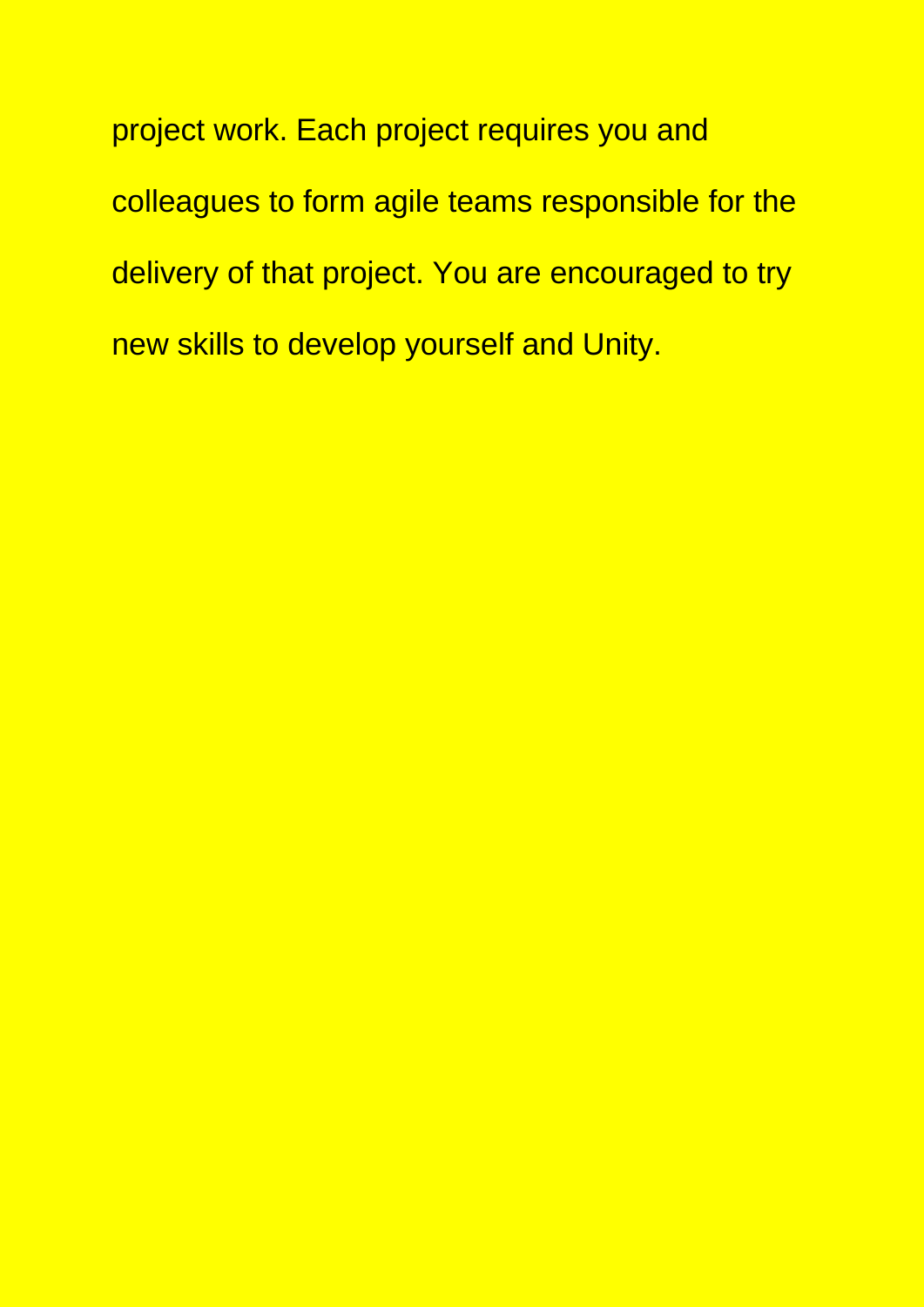## **Team Objectives**

- Share high quality creative experiences with Liverpool audiences
- Develop local artists, ensuring diverse Liverpool artists succeed onto national stages
- Platform and celebrate local communities, developing long term meaningful relationships and offering creative opportunities for participants and audiences
- Contribute to an understanding of the need for an accessible, supportive society
- Ensure long-term financial viability with a model that sees continued growth in commerciality, partnership work; is applicable for Government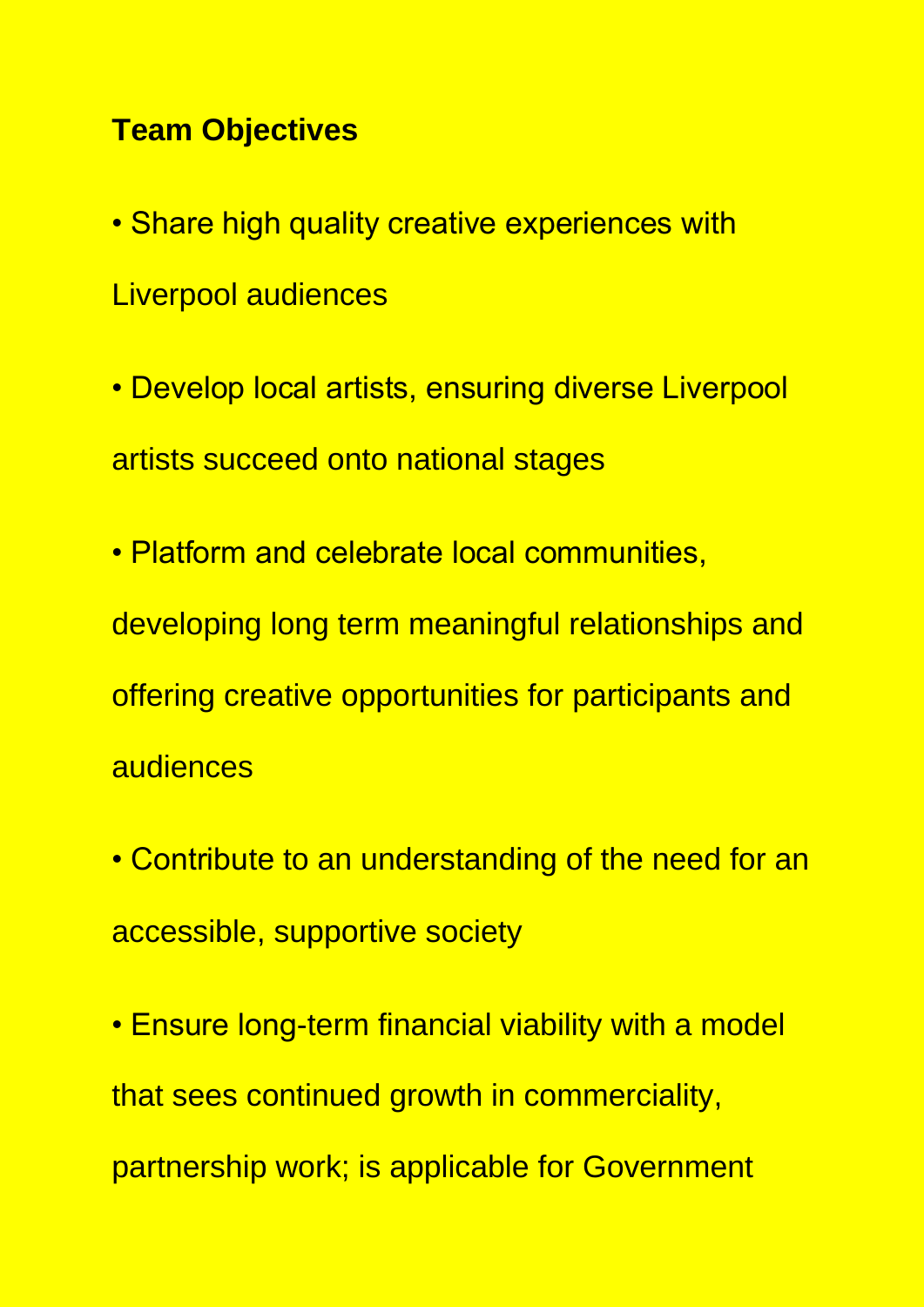subsidy, flexibly responds to changes, and further diversifies income streams

Agile Responsibilities:

Your balance of core and agile working is measured and reviewed regularly. Not all roles have the same balance and will depend upon the attainment of core responsibilities in a given period. However, you will be encouraged to challenge perceptions of your role in project working.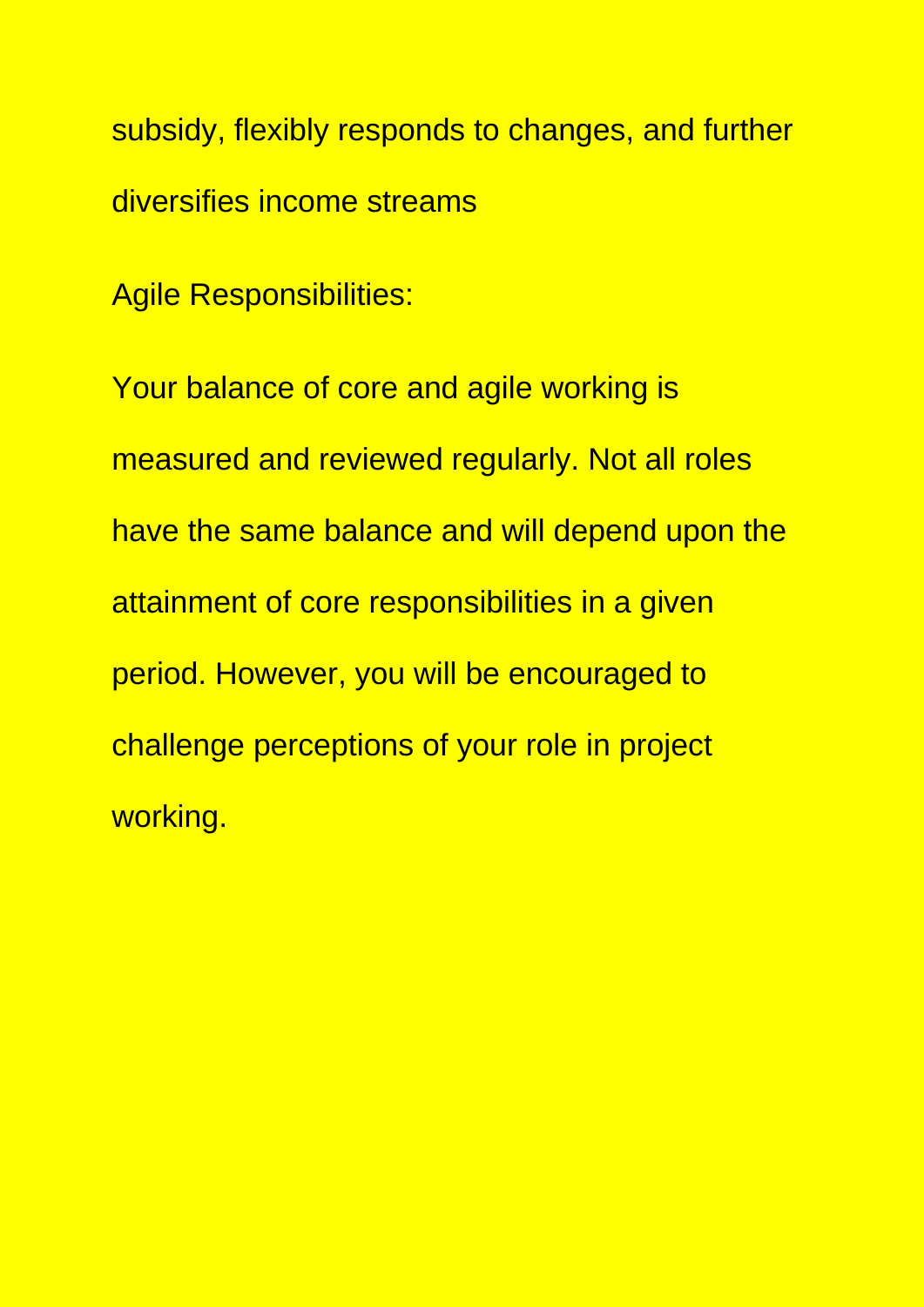# **Person Specification**

- You are an experienced freelance producer who has identified gaps in their knowledge around regional touring
- You are passionate about collaborating with artists and creative teams at every stage of the creative process - from the early stage of an idea through to a final production and touring
- You have a specific interest in supporting the development of new work covering a range of art disciplines
- You have experience of developing work in and around the North West, and have preexisting networks in the area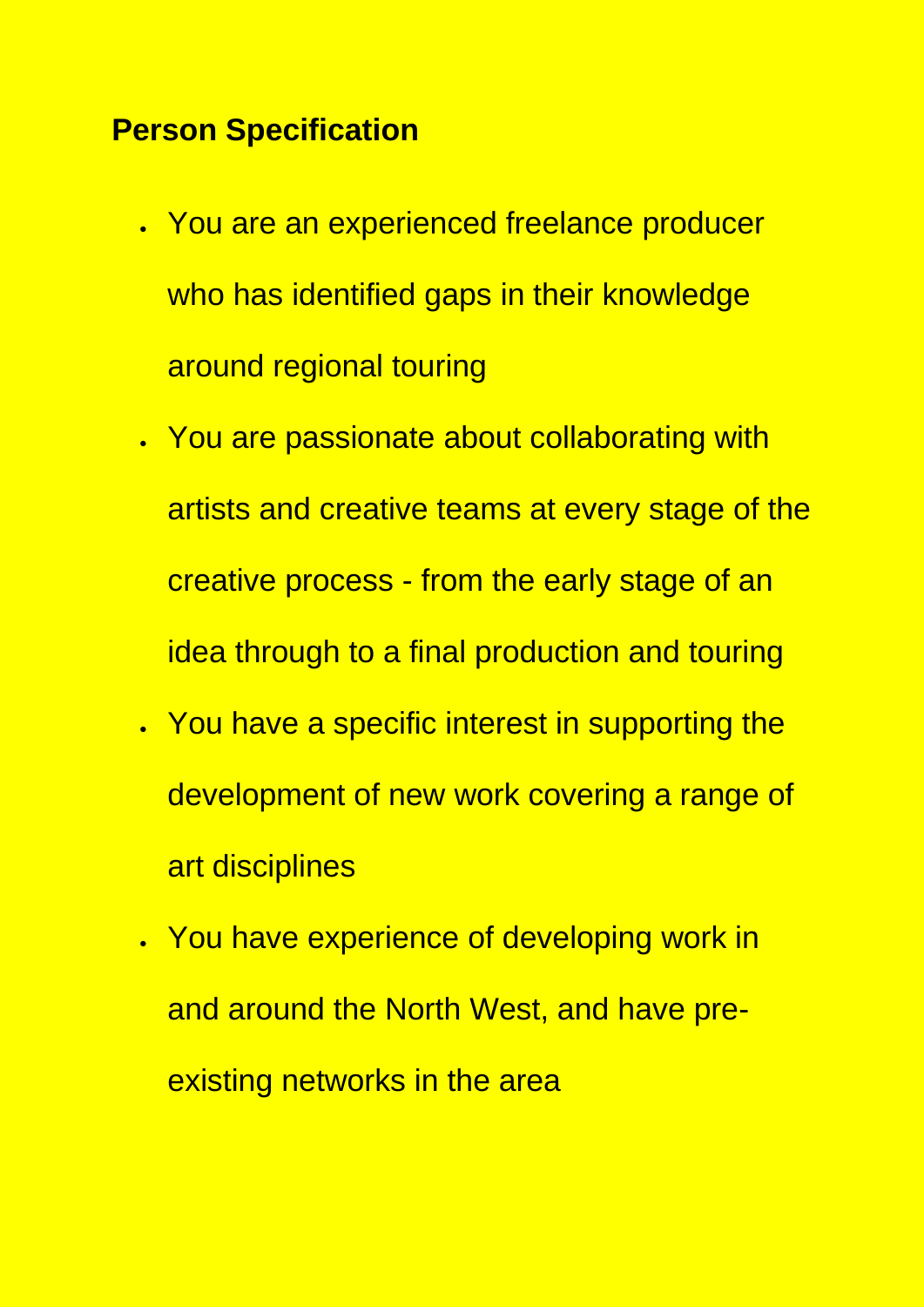• You thrive on team work, and recognise that the creative process includes some admin and paperwork

Ideally, you will also have experience of writing successful funding applications (Arts Council; Trusts and Foundations) though this is not essential.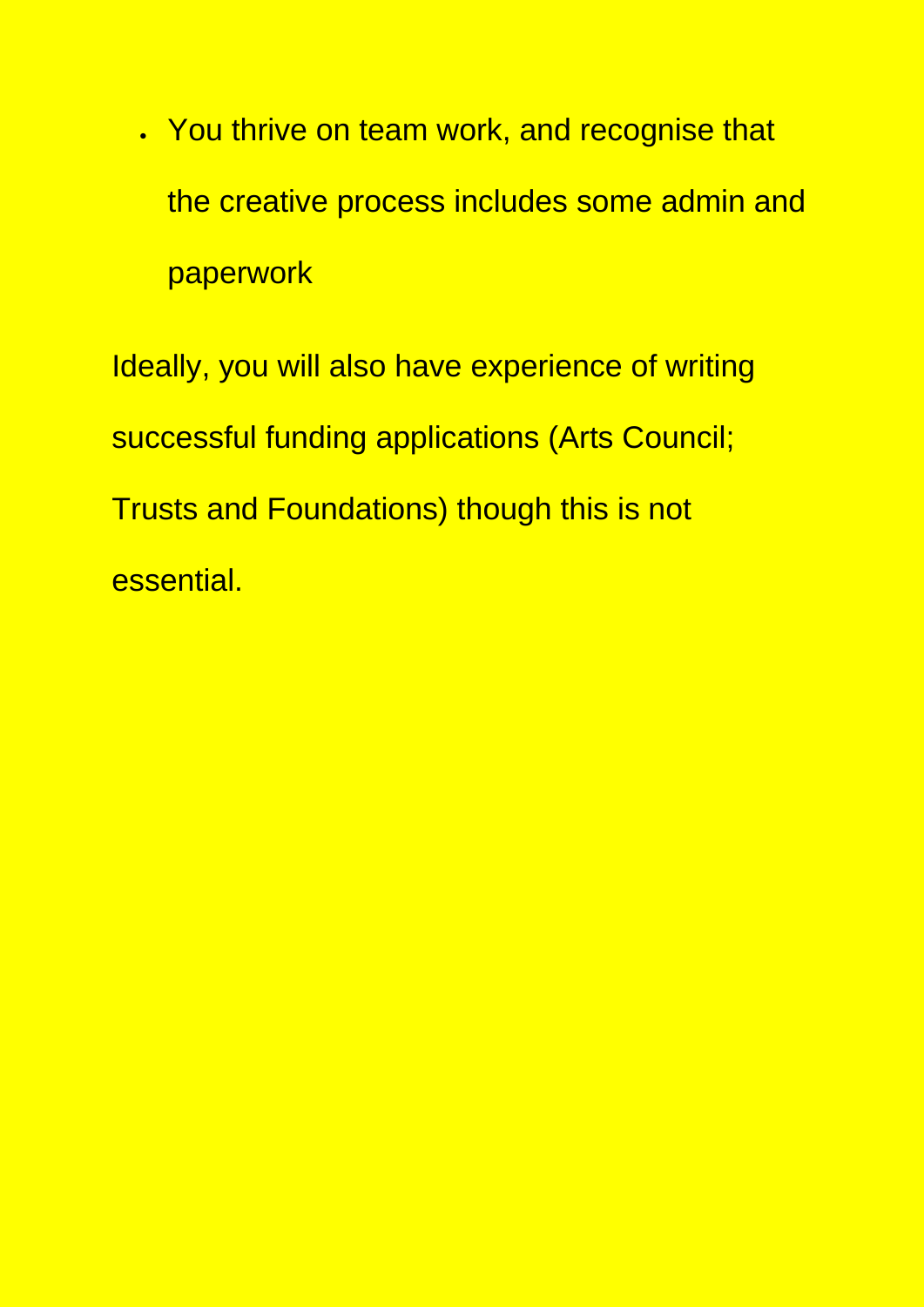### **How To Apply**

Thank you for your interest in this role. We hope you have found the above information a useful starting point.

To apply for this role please complete the application and equal opportunities forms on our website and send them to [info@unitytheatre.co.uk.](mailto:info@unitytheatre.co.uk) Before applying please ensure you have read the information pack below. If you have any questions about the role ahead of application, please email [info@unitytheatre.co.uk](mailto:info@unitytheatre.co.uk) and we will happily respond.

If written application isn't your preferred method of applying, please feel free to send in a 2 minute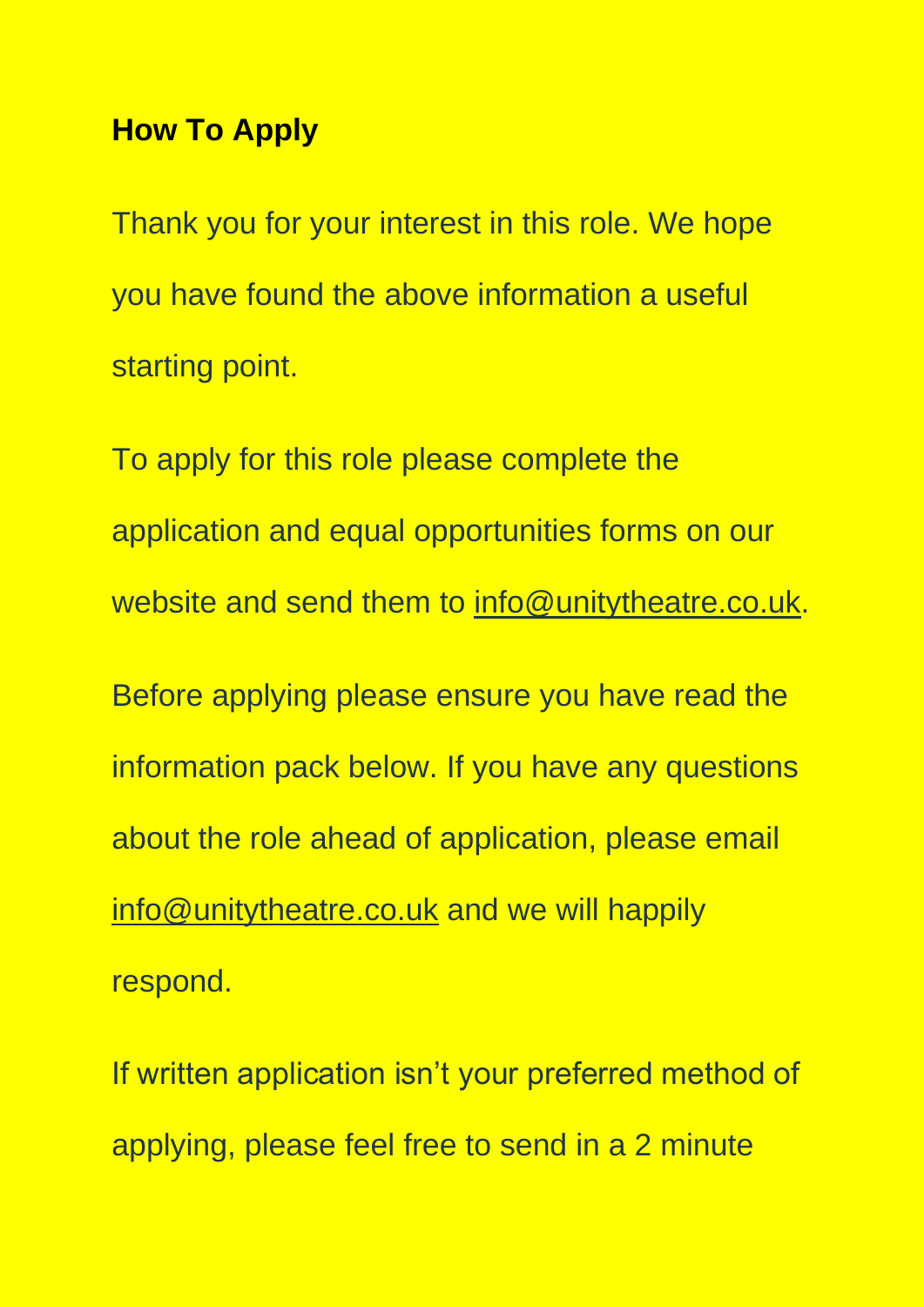video or arrange a phone-call using the same email address as above. If you need support completing your application, please email [artists@unitytheatre.co.uk](mailto:artists@unitytheatre.co.uk) and we can arrange this.

**Application Deadline:** Wednesday 15th June, 10am

**Interviews:** Interviews will take place at Unity on Monday 20th June. You will be reimbursed for any travel expenses.

Please email your application to

**info@unitytheatre.co.uk**